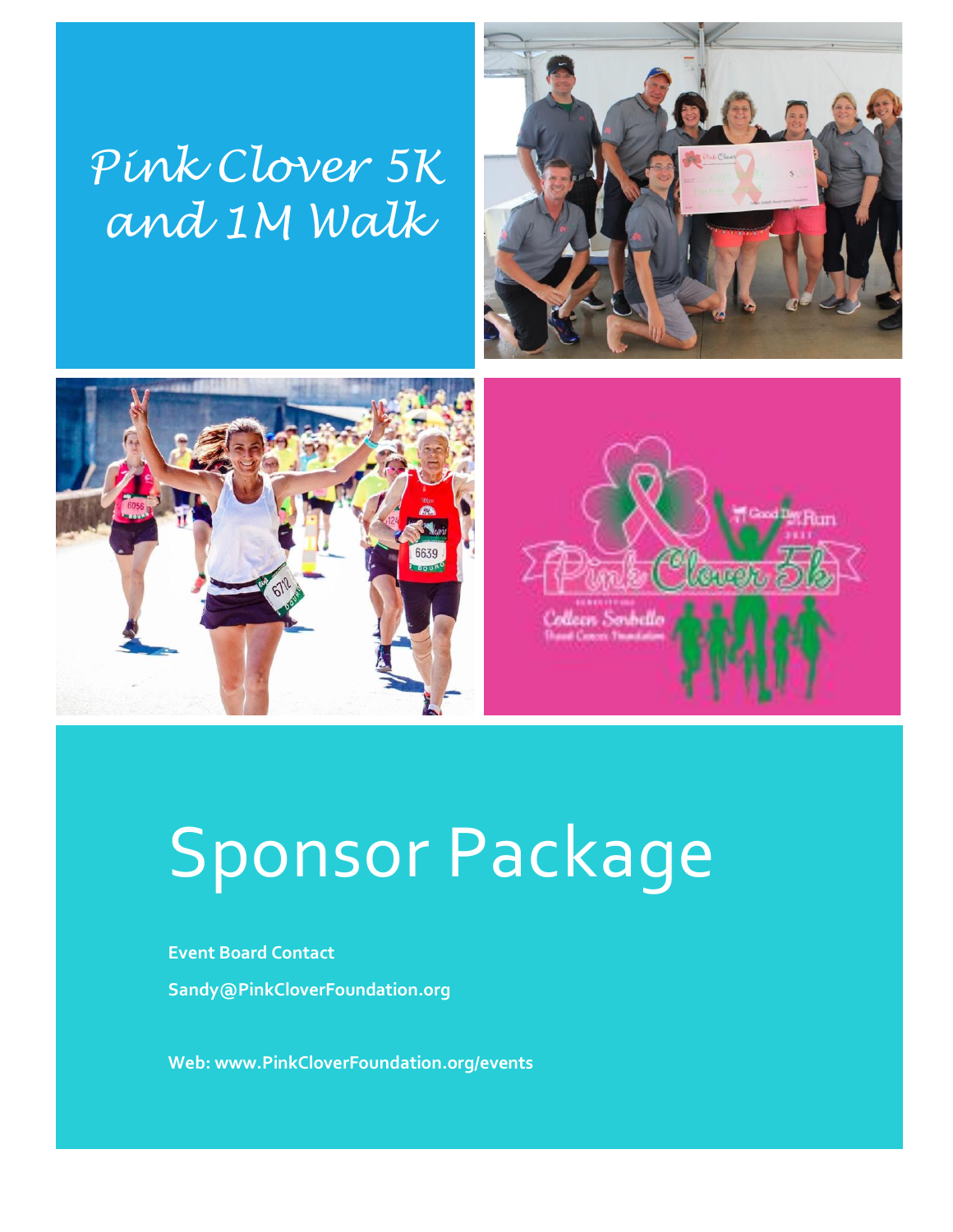



### Everything Matters

Dear Potential Sponsor,

The Board of Trustees are soliciting sponsorships for our 2021 Pink Clover 5K Run, Virtual Run, and 1M Walk scheduled for Sunday October 24<sup>th</sup> at Washington Lake Park in Sewell NJ, to benefit women who are struggling while dealing with the affects and treatment for breast cancer.

Colleen Sorbello Breast Cancer Foundation DBA Pink Clover is a locally based and nationally known 501(c)3 nonprofit charity focused solely on women's breast cancer. Our mission is to fund research, provide education, and most importantly to provide comfort. Pink Clover is an exempt charity EIN number 47- 4415194. Two things we will always assure you, no one at Pink Clover is compensated, and we will always show you where the money goes.

We are thankful for your consideration and for our dedicated volunteers. Your willingness to help the women who have been affected by breast cancer is instrumental to our mission. The services we provide are at no cost to the women because of your generous support.

Sincerely,

Sam Sorbello

Sam Sorbello

Chairman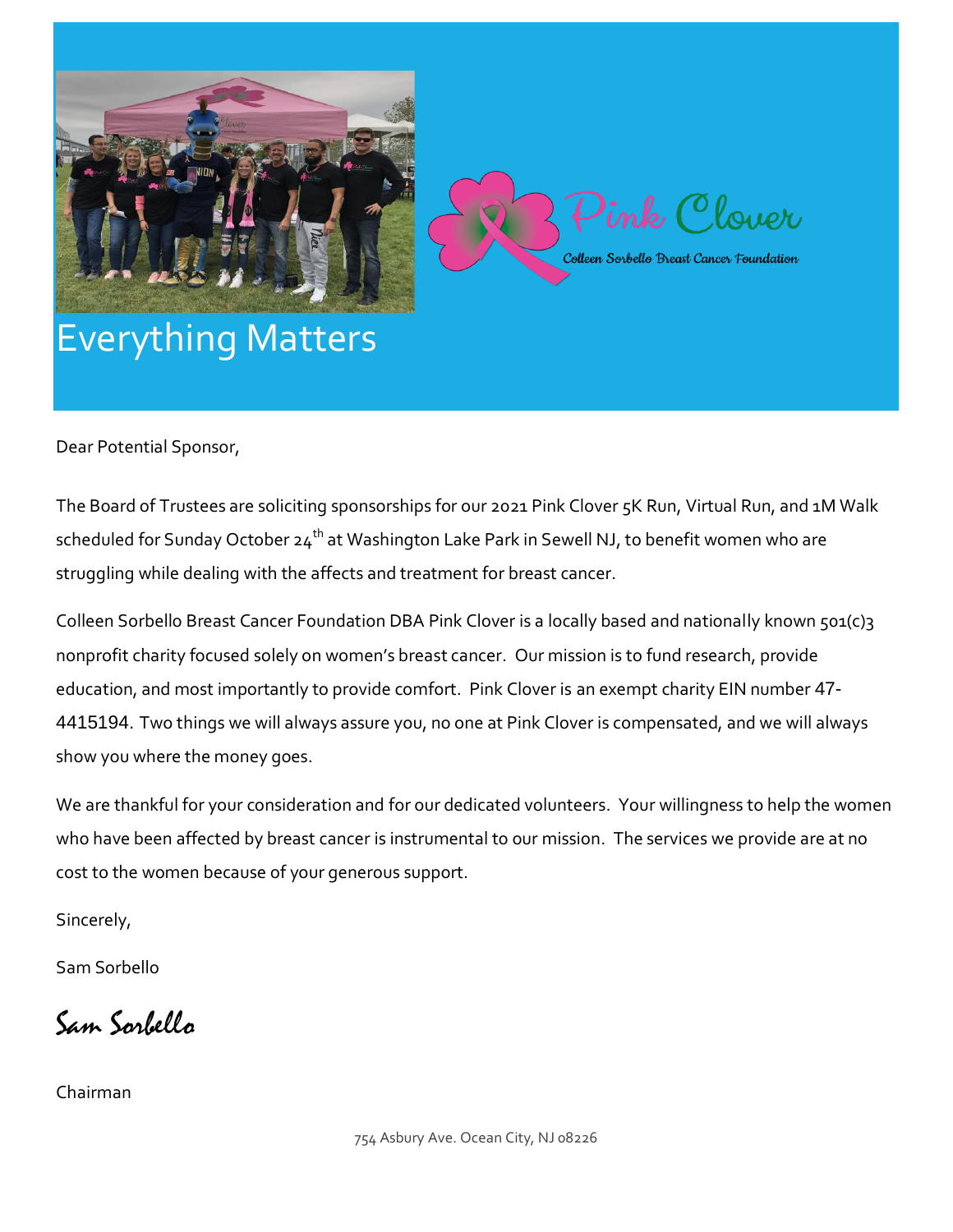# *The Details*

### **WHEN Sunday, October 24, 2021**

**Registration/Check-In 7:30 5K Start: 9:00AM 1 Mile Walk: 8:30 AM Virtual results reported prior** 

## **WHERE Washington Lake Park 626 Hurffville Crosskeys Rd. Sewell, NJ 08080**

**HOW The 5K & 1 Mile Walk https://runsignup.com/Race/Register/?raceId=69258 was created for competitive runners with our chip timed 5K run, as well as for families with our 1-Mile walk and activities during and afterwards.**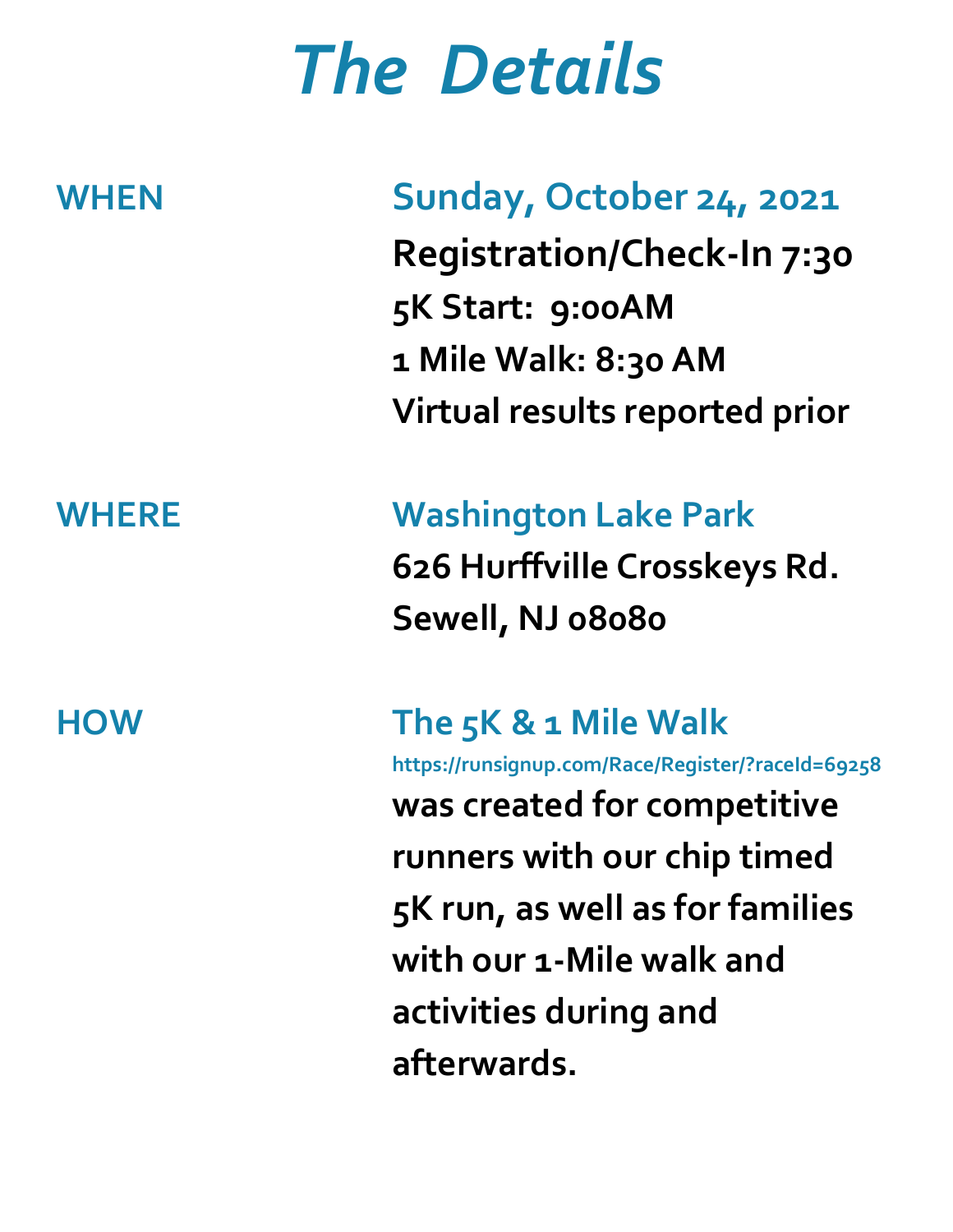# **Sponsorship Package**

### *\$2000 \$1000*

*10 x 10 Booth Space @Race Location (see guidelines) (see guidelines) LOGO on materials and Race T-shirts LOGO on materials and Race T-shirts Company materials in Runner Bags Company materials in Runner Bags Entry for 4 Racers Entry for 8 Racers Acknowledged @ Start and Awards Acknowledged @ Start and Awards Ceremony LOGO on website w/ hyperlink comp. LOGO on website w/ hyperlink to company Featured in advertising and emails Featured in advertising and email blasts Featured on Instagram and Facebook Featured on Instagram and Facebook*

*LOGO on material and Race T-shirts LOGO Race T-Shirts Company materials in Runner Bags Company materials in Runner Bags Entry for 4 Racers LOGO on website w/ hyperlink LOGO on website w/ hyperlink to company Featured in advertising and emails Featured in advertising and email blasts Featured on Instagram and Facebook Featured on Instagram and Facebook*

### *Photo Sign Sponsor Family Sponsor*

*\$100 24" x 9" Dedication \$50* **Listing on Website**



### *Title Sponsor Gold Sponsor*

*Premium logo placement on signage 10 x 10 Booth Space @Race Location*

### *Silver Sponsor Bronze Sponsor*

### *\$500 \$125*